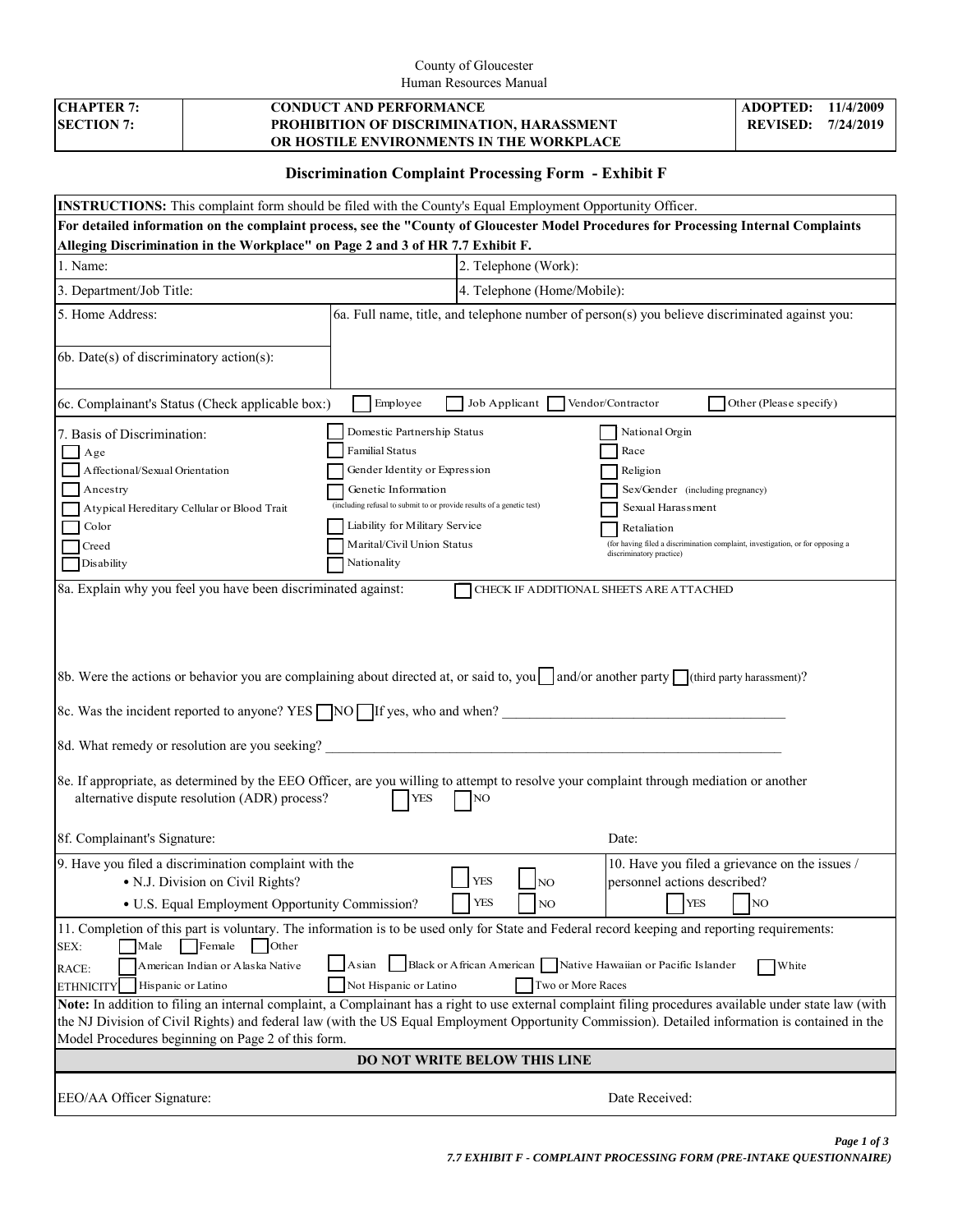| <b>CHAPTER:</b> | 7 – CONDUCT AND PERFORMANCE        | <b>ADOPTED: 11/4/09</b> |
|-----------------|------------------------------------|-------------------------|
| <b>SECTION:</b> | 7 – PROHIBITION OF                 | <b>REVISED: 7/24/19</b> |
|                 | DISCRIMINATION, HARASSMENT OR      |                         |
|                 | <b>HOSTILE ENVIRONMENTS IN THE</b> |                         |
|                 | <b>WORKPLACE</b>                   |                         |

## **EXHIBIT F COUNTY OF GLOUCESTER MODEL OF PROCEDURES FOR PROCESSING INTERNAL COMPLAINTS ALLEGING DISCRIMINATION IN THE WORKPLACE**



- **1.** All employees and applicants for employment have the right and are encouraged to immediately report suspected violations of the County policy prohibiting discrimination in the workplace.
- **2.** Every effort should be made to report complaints promptly. Delays in reporting may not only hinder a proper investigation, but may also unnecessarily subject the victim to continued prohibited conduct.
- **3.** Supervisory employees shall immediately report all alleged violations of the County policy prohibiting discrimination in the workplace (Human Resources Manual: Chapter 7, Section 7) to the EEO Officer. Such a report shall include both alleged violations reported to the supervisor, and those alleged violations directly observed by the supervisor.
- **4.** In order to facilitate a prompt, thorough and impartial investigation, all complainants are encouraged to submit a County of Gloucester Equal Employment Opportunity Internal Complaint Processing Form. An investigation may be conducted whether or not the form is completed.
- **5.** During the initial intake of a complaint, the EEO Officer or authorized designee will obtain information regarding the complaint, and make recommendations to the County Administrator if interim corrective measures are necessary to prevent continued violations of the County's policy prohibiting discrimination in the workplace.
- **6.** At the EEO Officer's discretion, a prompt, thorough, and impartial investigation into the alleged harassment or discrimination will be conducted by a third party designated as the EEO Investigator.